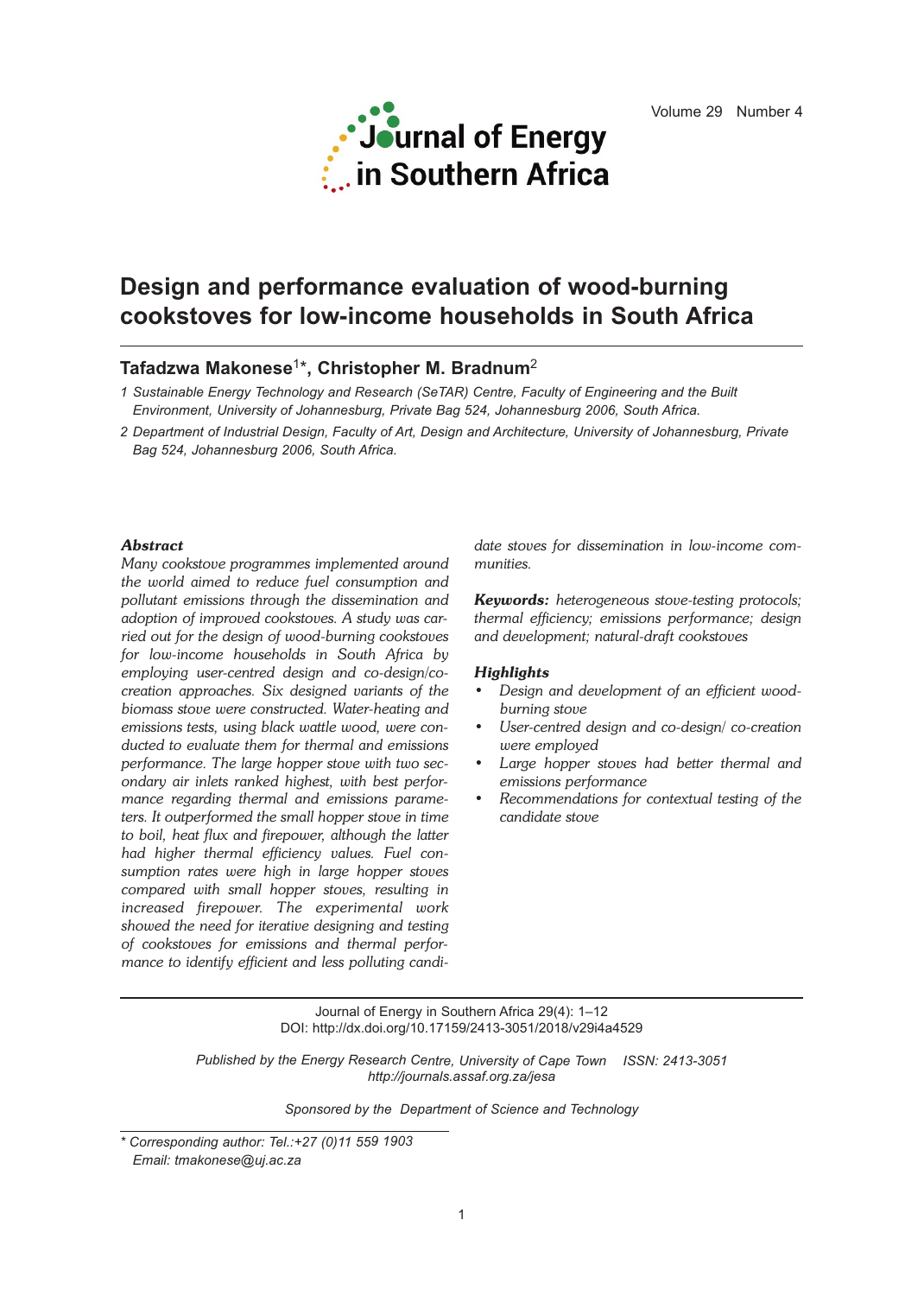# **1. Introduction**

About three billion people around the globe currently depend on solid fuels such as woody biomass, charcoal, coal, agricultural residues and animal waste to meet their cooking and heating requirements [1, 2]. The 2006 International Energy Agency report indicated that over 52% of people in developing countries rely on solid biomass for cooking, most of them in countries such as India, China and Indonesia [3]. The proportion is, however, highest in sub-Saharan Africa (SSA), where over 90% of the population in rural communities relied on biomass as a primary energy source for cooking [3, 4]. Biomass fuels will continue to be a survival commodity for most households in SSA because of the unavailability and erratic nature of grid power supply, as well as the high cost of alternative energy carriers such as liquefied petroleum gas (LPG) [5]. Poor households in some SSA countries where electricity access is high, such as in South Africa, are likely to continue using solid fuels as they cannot afford electricity [6]. Electricity in these communities is used for lighting and entertainment, but not for cooking or space-heating [7].

Traditional cookstoves such as the three-stone fire are inefficient and polluting, leading to respiratory complications and other diseases [4]. Biomass can be combusted in modified cookstoves with a fixed bed combustion of fuel pieces, where combustion air flows beneath the bed by natural draft ventilation. Natural draft stoves are widely used in many household energy systems (cooking and heating stoves) in SSA, and such combustion systems include the Jiko stove (Kenya), the Pulumusa stove (Zambia) and the Tsotso stove (Zimbabwe). In the interior provinces of South Africa, the majority of low-income households combust biomass in braziers [8-10]. Braziers are made from metal drums with roughly punched ventilation holes around the sides and are colloquially known as *imbaulas* [11, 12]. They are used extensively for cooking and space-heating during the austral winter (May-August), resulting in indoor and ambient air pollution [13, 14]. The levels of combustion suspensions are unusually high on cold days with little wind, especially when low-lying inversion layers suppress mixing/dilution of the boundary layer atmosphere [15].

Residential solid-fuel combustion in the developing world has been identified as a significant source of carbonaceous aerosols, fine particle mass emissions, particulate polycyclic aromatic hydrocarbons and gaseous pollutants such as volatile organic compounds [16, 17]. Fine and ultrafine particulate matter emissions from biomass combustion are receiving significant attention from both regulatory authorities and environmental scientists because of their effects on health [18-19] and the environment, especially concerning radiative forcing [20, 21].

Emphasis is placed on optimising the performance of a biomass fuel/stove combinations to reduce emissions and improve energy efficiency, given the problems associated with the continued use of biomass fuels in traditional cookstoves. In other parts of the world, such as Asia, there was a strong drive to promote improved cookstoves from the early 1980s [2]. The Chinese National Improved Stoves Programme, forexample, is recognised as the largest stove promotion programme, having disseminated 129 million stoves from 1980 to 1992 [2]. There has been renewed interest from various organisations through the advent of the Global Alliance for Clean Cookstoves (GACC) in recent years to develop improved biomass cookstoves to help meet the GACC's mandate of providing over 200 million improved cookstoves and clean fuels to marginalised countries and communities [22]. This impetus led to the development of a new generation of cookstove designs, some employing the 'rocket elbow', e.g., StoveTec designed by Aprovecho [23]. Other models use heating with natural draft [24, 25]. Modern configurations have adopted thermoelectric generators for driving air-supply fans and generating electricity for charging solar lanterns and cell phones [26, 27].

Design of cookstoves has significantly grown from being an art involving trial and error or iterative design principles to a more complex scientific and engineering exercise including the use of mathematical models such as finite element analysis and computational fluid dynamics [4]. The methods of evaluating the performance of fuel/stove combinations have been continuously developed and updated [28]. The development of testing methods, protocols and standard operating procedures require sound scientific understanding for the entire cookstove programme to be effective [4]. Further improvements in the stove design field require a bottom-up approach involving a variety of groups with a willingness to learn from past cookstove projects' successes and failures. The lessons learnt would then provide a platform to employ scientific and engineering solutions to existing problems and allowing the user to choose from a suite of options [29].

The present study aimed to design and develop a wood-burning cookstove for low-income areas in South Africa using a participatory bottom-up approach. This approach increases the chances for the adoption of improved cookstoves compared with programmes where the cookstoves are developed without considering the cooking practices and user behaviours of target communities [30]. The study also aimed to evaluate the stove for energy and heat utilisation, specific fuel consumption, time to boil, fire ignition time, emission performance, and safety aspects.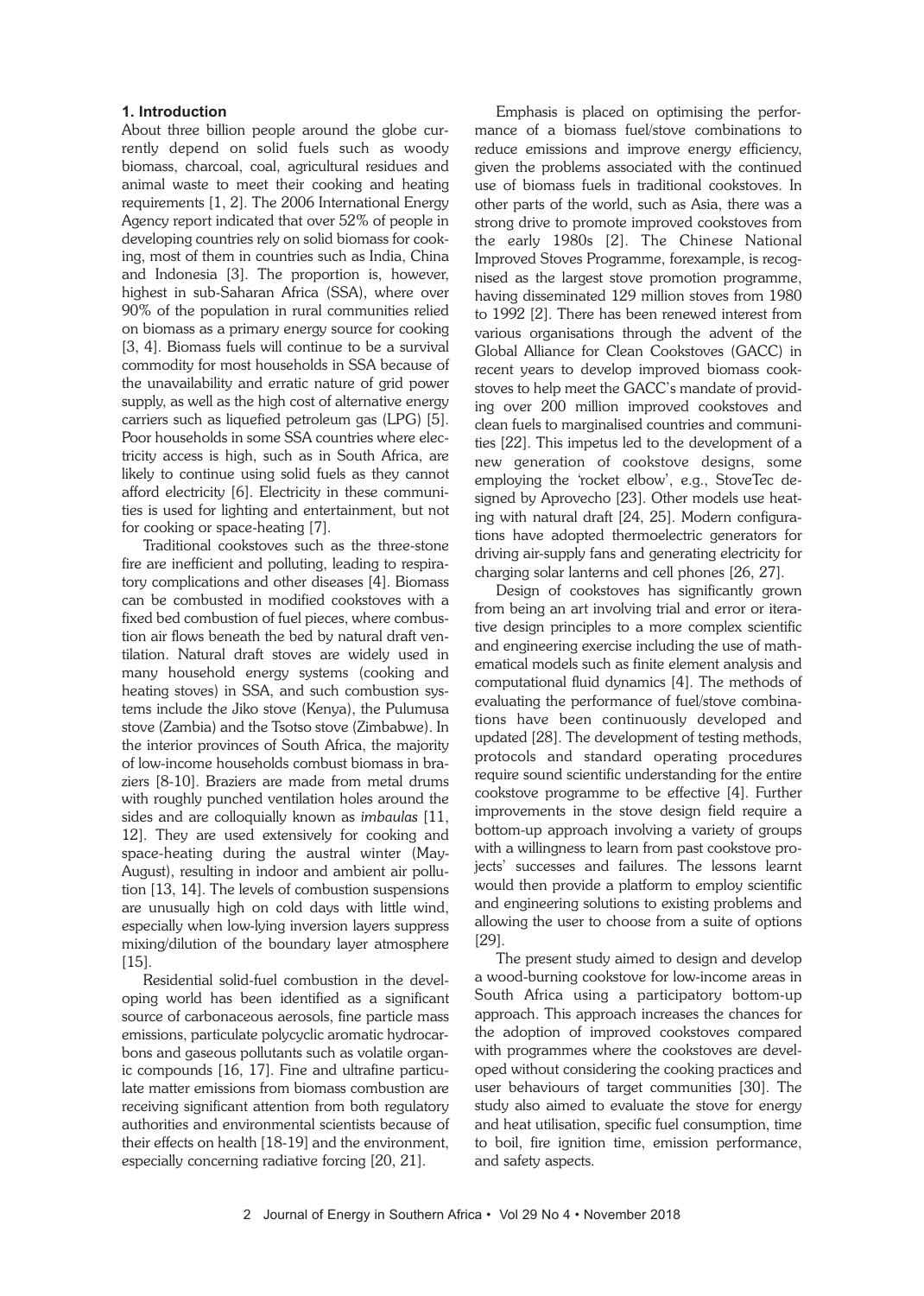# *2 Materials and methods 2.1 Material*

# *Fuels and fuel analysis*

The stoves were tested for thermal and emissions performance using black wattle wood (Acacia mearnsii) purchased from local merchants. The wood was first characterised by conventional analysis, which is essentially the proximate and ultimate or elemental analyses. Proximate analysis measures the moisture, volatile matter, ash yield and fixed carbon content (determined by difference), while the ultimate analysis measures carbon, hydrogen, nitrogen and oxygen (determined by difference). These tests were carried out at an independent South African National Accreditation System accredited laboratory – Bureau Veritas Inspectorate. The wood was cut into uniform length sizes (400 mm) to minimise variability due to changes in airflow resistance in the packed bed resulting from non-uniform wood sizes. Each batch of the black wattle was analysed for moisture content before testing. The fuel samples were analysed on an airdried basis, and the proximate and elemental analyses of the fuel are presented in Table 1.

**Table 1: Characterisation of the black wattle wood fuel on an air-dry basis.**

| Proximate analysis (dry basis)          | Weight (%) |  |  |  |  |
|-----------------------------------------|------------|--|--|--|--|
| Ash                                     | 0.5        |  |  |  |  |
| Moisture (%)                            | 6.0        |  |  |  |  |
| Volatile matter (%)                     | 64.0       |  |  |  |  |
| Fixed carbon (%)                        | 29.6       |  |  |  |  |
| Elemental analysis (dry ash-free basis) |            |  |  |  |  |
| Sulphur                                 | 0.05       |  |  |  |  |
| Hydrogen                                | 6.5        |  |  |  |  |
| Carbon                                  | 49.2       |  |  |  |  |
| Oxygen (by difference)                  | 42.8       |  |  |  |  |
| Nitrogen                                | 1.5        |  |  |  |  |
| Calorific value (MJ/kg)                 | 18.7       |  |  |  |  |

# *Cooking pots and the use of pot lids*

 $H$ art<sup>™</sup> aluminium 6 L capacity pots, commercially available and widely used for cooking in South Africa and regionally, were used in the experiments. For the water-heating task, an amount of water (5 L for the large pots) was heated from ambient temperature to the target temperature (about 70 °C), not higher – to prevent losses through evaporation [6]. When the water temperature reached 70 °C the pot was swapped with a fresh 5 L pot of water. This method was repeated as many times as possible until the burn sequence was completed. The pot swapping method has the potential to give a correct assessment of the thermal parameters of the stove, minimising evaporative losses and errors inherent in trying to maintain water simmering at 3–6 °C below boiling. A simmer is challenging to maintain

and requires the user to fiddle with the controls or the burning fuel to adjust the firepower of the stove, causing the water temperature to fluctuate. Legitimate questions arise about the usefulness of this metric.

The pot was used together with the lid to minimise evaporative losses, which would complicate the energetic calculations resulting in high fuel consumption rates and low efficiency numbers. It was imperative to minimise or divert the steam from the pot from the combustion flow to protect the experiment from extraneous factors [6].

# *2.2 Methodology*

# *Participatory bottom-up approach*

The study adopted a participatory bottom-up approach to understand the context of use of the cooking devices including cooking practices and user behaviours. This approach can potentially lead to the development of socially and technologically appropriate solutions [29], which in turn lead to widespread adoption rates and long-term sustainable uses of the technologies [30]. The stove development project followed a user-centered design process combined with co-design workshops to include end-users as decision makers in appropriate phases of the development. The co-design method followed typical design processes that included problem identification and understanding of local context. This was followed by a precedent study of existing and in-use cookstoves, reference material analysis, design and local manufacturing of a suite of prototype cookstoves, field experimentation of the designed cookstove prototypes, and performance improvement of existing prototypes [29]. Co-design workshops were set up, while ensuring direct interactions with the end-users at every stage of the process. A detailed description of the codesign stages is presented elsewhere [29].

# *System design*

Energy efficient and less polluting biomass cookstoves were designed and fabricated at the Faculty of Art, Design and Architecture of the University of Johannesburg, South Africa, to meet the cooking and heating requirements of a household of up to six members. The computer-aided drawing schematics of the stoves are shown in Figure 1. The stove is made from 25 L galvanised iron paint containers and iron tubes. The basic design of the biomass stove is a derivative of the 'rocket stove' concept, with modifications in the shape of the fuel hopper, number of secondary air inlets, size of the combustion chamber, and the presence of a removable ash collector [23]. A novel feature of the biomass stove that distinguishes it from similar designs is the presence of an additional metal sleeve surrounding the primary combustion chamber, as shown in Figure 2. The sleeve allows primary air to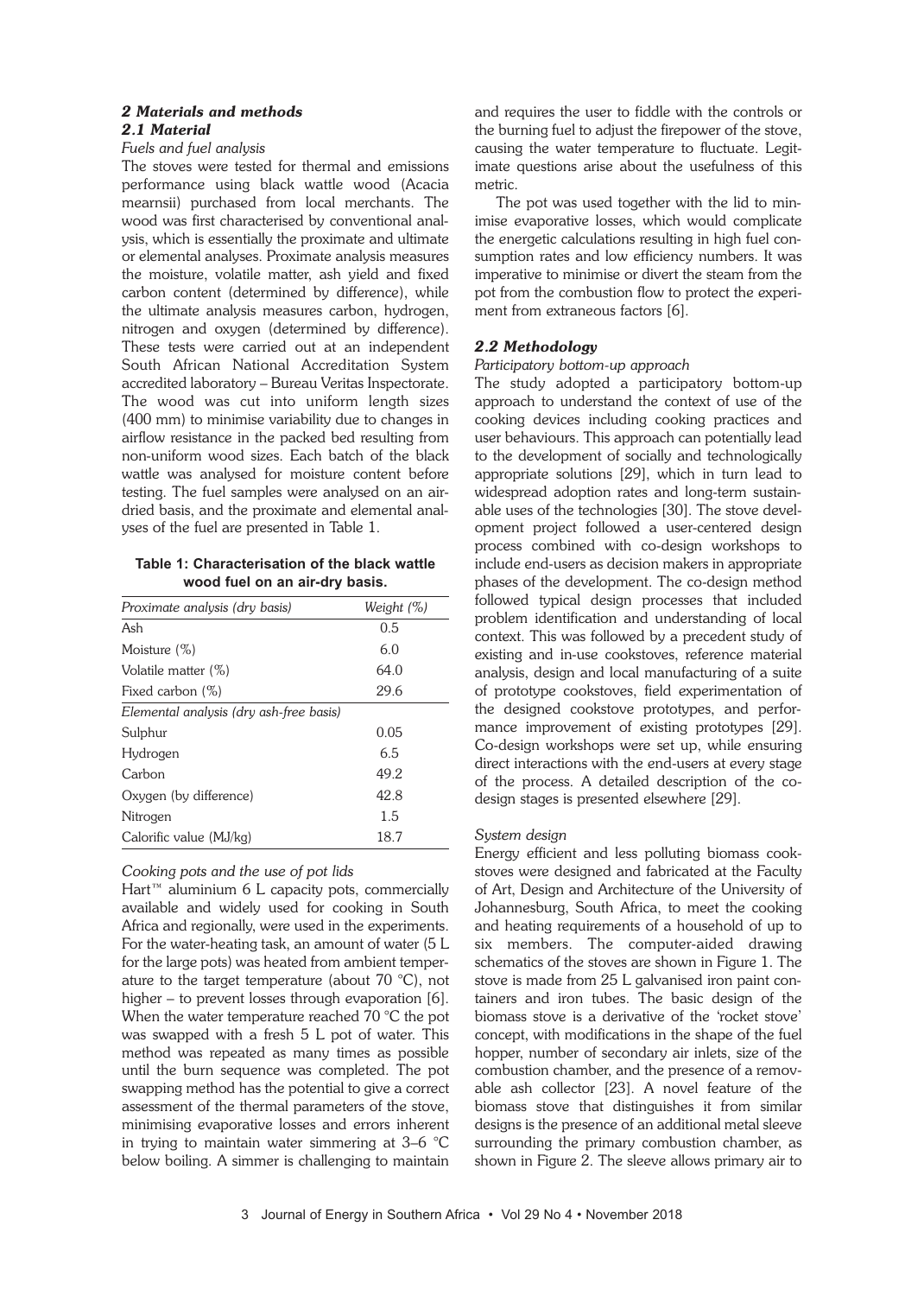

**Figure 1: Computer-aided drawing of the biomass stoves highlighting various parts of the stoves.**

be heated before being reintroduced into the combustion chamber, above the fuel bed, as secondary air. Heated secondary air is a prerequisite for improved combustion efficiency and emissions reduction.

Figure 2 shows the inside view of the stove from the top. A galvanised metal sleeve jacket, placed approximately 50 mm from the walls of the combustion chamber, surrounds the entire combustion chamber. The gap between the outer surface of the metal sleeve and the stove body is approximately 50 mm, ensuring that the outer surface of the stove reaches a maximum temperature of 40 °C during normal stove operation, which is an important safety feature to enhance user-acceptance. Two variants were constructed for evaluation, with the rockettype inner cylinder/stove diameters of 127 and 101 mm, respectively.



**Figure 2: Top view of the combustion chamber layout and dimensions of the biomass stove with a small fuel hopper.**

Six variants of the biomass stove were designed and subsequently constructed. These stoves differed in respect with height and diameter of the primary combustion chamber; size and number of secondary air inlets; and the vertical height of the outer metal drum. For each of these, there were three configurations of secondary air inlets (one with no secondary air, one with two vertical inlets, and the last with three inlets created by punching an inward facing flange remaining at a 45° angle to the body. The flanges were punched inwards to induce a vortex in the combustion chamber during normal stove operation. The characteristics of the stoves used are listed in Table 2.

**Table 2: The six variants of the stoves designed and used in the experiments.**

| Large hopper stoves                   | Abbreviation      |
|---------------------------------------|-------------------|
| Large hopper, no secondary air inlets | LHNV              |
| Large hopper, 2 secondary air inlets  | LH <sub>2V</sub>  |
| Large hopper, 3 secondary air inlets  | LH <sub>3V</sub>  |
| Small hopper stoves                   |                   |
| Small hopper, no secondary air inlets | <b>SHNV</b>       |
| Small hopper, 2 secondary air inlets  | SH <sub>2V</sub>  |
| Small hopper, 3 secondary air inlets  | SH <sub>3</sub> V |

*The heterogeneous stove testing protocol*

A heterogeneous stove testing protocol (HTP) was employed; that is, a collection of tests and methods describing the procedures for thermal efficiency, particle and gaseous emissions performance, firepower, and fuel-burn rate. The SeTAR Centre, University of Johannesburg [6] provided the HTP facility.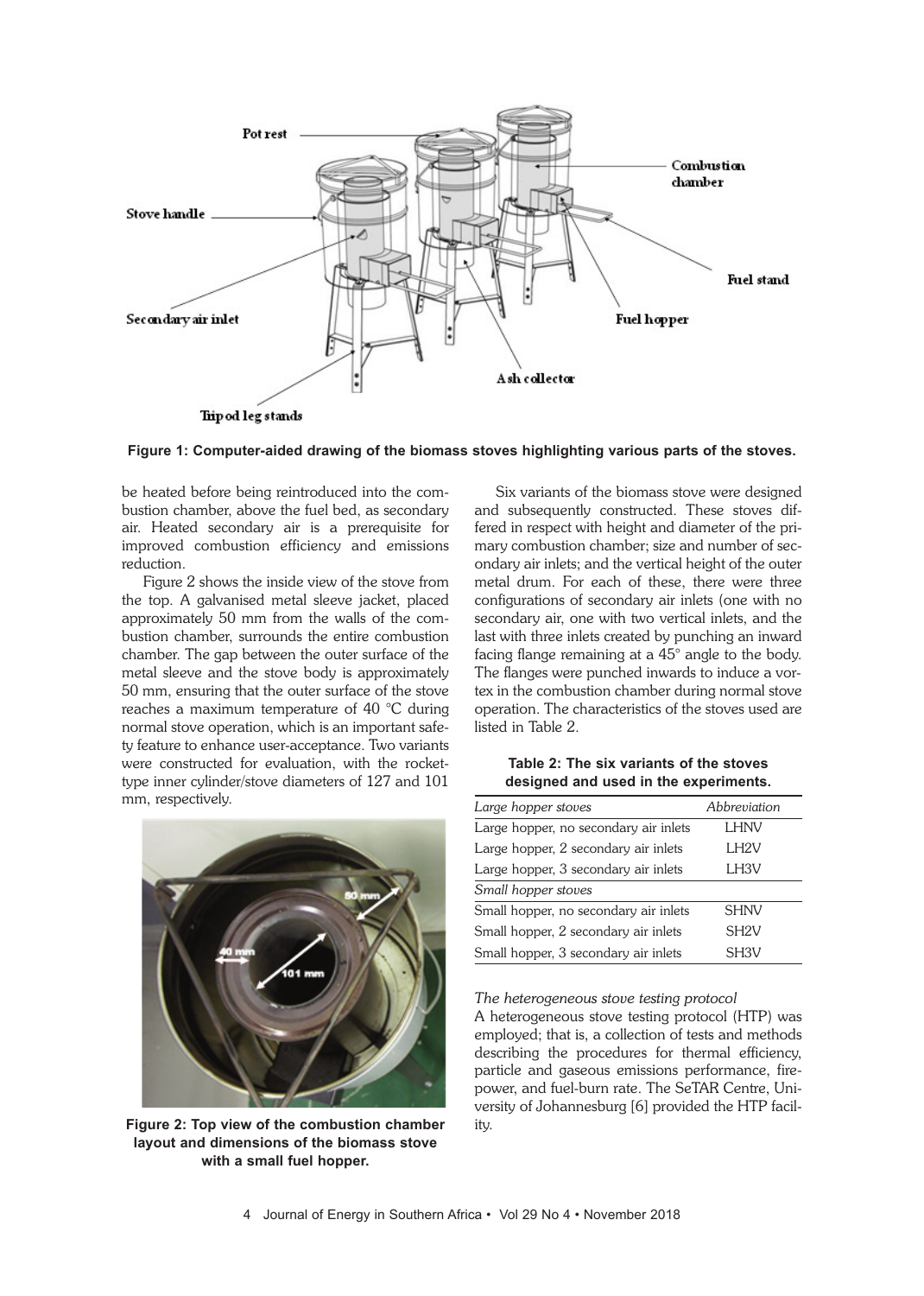### *Thermal performance evaluation*

Thermal efficiency  $(\mu)$  was calculated using Equation 1.

$$
\mu = \frac{C_p M_w(\Delta T)}{M_f (LHV_f) - M_c (LHV_c)}\tag{1}
$$

where Mw is the mass of the water in the pot at the start of the test, Cp is the specific heat capacity of water,  $\Delta T$  is the rise in the water temperature in  ${}^{\circ}C$ , Mƒ is the mass of the raw fuel burned, Mc is the mass of the remaining charcoal, LHVf is the lower heating value of the fuel, and LHVc is the lower heating value of the residual charcoal (if any). This calculation assumes that there are no evaporative losses; if there are, their effect on the final thermal efficiency numbers are regarded as negligible.

#### *Firepower evaluation*

The test procedure used to determine the power settings was adopted from Prasad [31], but with minor changes. Firepower is regarded as synonymous with the burn rate in this case [32]. The stove was filled with fuel, and the mass of the stove and fuel was measured, using a mass balance which recorded the mass loss resulting from fuel consumption per unit of time. The instantaneous power output of the stove was calculated as the mass loss rate multiplied by the lower heating value of the fuel, assuming complete combustion (and that incomplete combustion was negligible), as in Equation 2.

$$
P = \frac{(LHV \times \Delta m)}{\Delta t}
$$
 (2)

where P is the firepower of the stove at a specified power setting,  $\Delta t$  is the time interval,  $\Delta m$  is the mass loss in a specified time interval, and LHV is the lower heating value of the fuel.

#### *Moisture content determination*

Each batch of fuel was tested for moisture content (MC) before each combustion test. The MC was determined from the batches of fuel as received from the field. A small sample  $(-150 g)$  of the black wattle was weighed on a calibrated scale with 0.1 g accuracy. The sample was then oven-dried at 100 °C for 24 hours, to determine the MC in the fuel. During this time, the sample was weighed occasionally, with this exercise repeated every three hours until the wood had attained dry mass – confirmed by a steady weight without further decrease. The moisture content was calculated on a wet basis using Equation 3.

$$
MCwet = \frac{MF_{wet} - MF_{dry}}{MF_{wet}} \times 100
$$
 (3)

where MFwet is the mass of the wet fuel and MFdry is the mass of the dry fuel.

#### *Pollutant emissions determination*

A testing protocol was conducted by means of a carbon balance method to calculate the net gaseous pollutants per megajoule (MJ) of the net heat gained by the cooking vessel. By measuring the concentration of each carbon-containing compound in the exhaust  $(CO_2, CO, HC)$ , it is possible to balance the sum of the emissions against the stove's fuel-burn rate. The method assumes that all carbon in the fuel is converted to a known carbon pollutant. A modification of the hood method [33] was used for evaluating emissions. Since the experimental stoves did not have a flue, the stoves were placed under a collection hood attached to the dilution system, which was responsible for the ducting and dilution of the exhaust gas stream (Figure 3). Since a high extraction rate may influence the combustion characteristics of the stove [32], an extractor fan was not used for drawing air through the hood and duct. The hood method can be used simultaneously with a method for determining thermal parameters. This has the added advantage of enabling simultaneous measurements of emissions and thermal parameters in a systematic and standard manner [34].

The gas analysis was carried out on a sample taken directly from the flue and passing through a filter. Another sample was drawn from the flue and diluted with a known volume of high-efficiency particulate air (HEPA)-filtered compressed air. The sampling configuration of the undiluted flue gas channel included, in sequence, a stainless-steel channel, a filter holder and a flue gas analyser (Testo® 350XL/454). The sampling configuration for the diluted channel included, in sequence, the dilution system, a Teflon tube channel; and a flow splitter to take gas samples to the TSI DustTrak 8533 aerosol monitor and a second Testo flue gas analyser. The Testo measures  $CO<sub>2</sub>$ , CO, NO<sub>x</sub>, NO<sub>2</sub>,  $H_2$ ,  $H_2S$ , S,  $SO_2$  and  $O_2$ . The DustTrak DRX Model 8533 is a desktop instrument that simultaneously measures size-segregated mass fraction concentrations (PM1, PM2.5, PM4, PM10, and total particle mass) in real time over a wide concentration range of  $0.001 - 150$  mg/m<sup>3</sup>.

#### *Emission factors*

Emission factors presented in this study were calculated as in Bhattacharya [33] with slight modifications (no methane and non-methane hydrocarbons measurements) and for energy-specific emission factors in units of energy in the fuel (g/MJ) [6]. Concentrations of CO,  $CO<sub>2</sub>$  and NO<sub>x</sub> (ppmv) were recorded in each test every 10 seconds for the duration of the burn sequence or the test experiment. Equations 4 and 5 give energy-specific emission factors for  $CO<sub>2</sub>$  and CO expressed in g/MJ.

$$
CO_2EF = \eta CO_2 \times M_{CO2} \text{ (net heat gained)}_{-1} \text{ (4)}
$$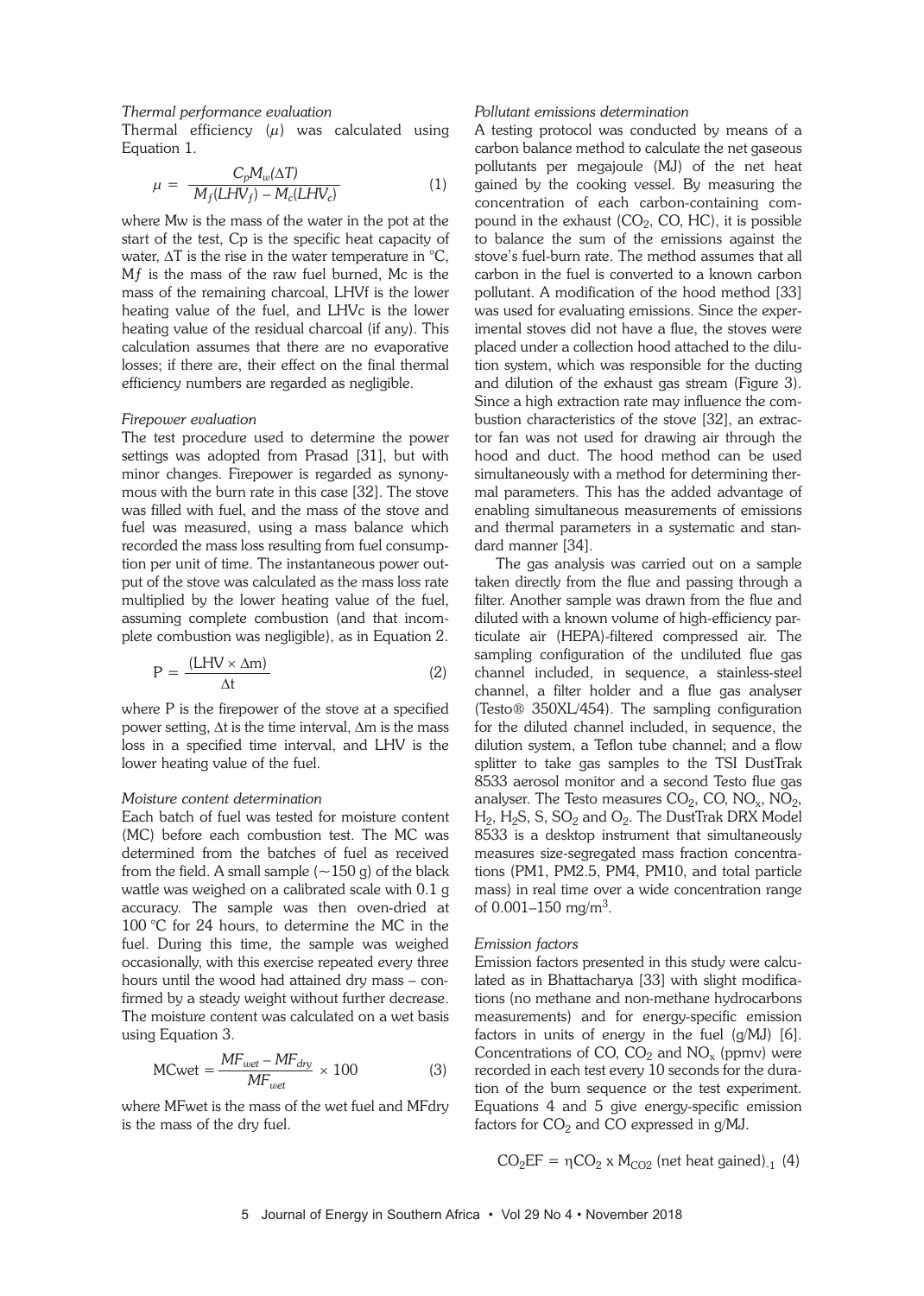

**Figure 3: Schematic illustration of the experimental dilution set-up for the SeTAR dilution systems, showing the mixing point (A), the sampling point (B), and thermocouples (T).**

$$
COEF = \eta CO \times M_{CO} \text{ (net heat gained)}^{-1} \quad (5)
$$

where the net heat gained refers to the heat retained by a cooking vessel during the water heating experiments, EF is emission factor, and M is the molecular mass of the pollutant.

The standard reporting metrics for the particle mass (PM) concentration include the mass of PM emitted per net megajoule of energy (HNET) delivered into the pot, or mass of PM emitted per net megajoule of energy delivered from the fire [6]. The metric mass per net megajoule of energy delivered into the pot was used for all emission factor calculations. For example, the mass of  $PM<sub>2.5</sub>$  emitted during a burn sequence is determined using Equation 6.

$$
PM_{2.5}EF = \frac{PM_{2.5}(g)}{HNET(MJ)}
$$
(6)

#### *Performance-based ranking of stoves*

The criterion used for ranking stoves was based on the rank score method [35], whereby equal weight was given to each of the parameters under investigation. The stove with the best performance per given parameter or task out of the six stoves evaluated received a score of one, while the stove with the worst performance received a rating of six. The stove with the lowest average scores for all the parameters combined was ranked best. For an example, assume the  $CO/CO<sub>2</sub>$  ratios for six stoves (A–F): stove A (1.5%), stove B (5%), stove C (2.5%), stove D (4%), stove E (3%) and stove F (2%). Stove A would attain 1 point, stove F 2 points, stove C 3 points, stove E 4 points, stove D 5 points and stove B 6 points. Stove A would be best performer in context with combustion efficiency.

#### *Quality control*

For each fuel/stove combination, a series of preliminary burn sequences was carried out to standardise procedures and to minimise the variability from differences in user/operator behaviour. Thereafter, five definitive tests were conducted for each fuel stove/combination. After every test run, the gas probes and Teflon tube channels were cleaned; and the pumps and machines checked and zeroed [6].

Continuous gas and particle monitoring instruments were routinely sent for calibration at intervals prescribed by the manufacturers, or at least once annually, and needed to be periodically verified with laboratory standards. Zero and span calibration were performed on all analysers before and after every test run to account for small variations in the dilution ratio. For example, the DustTrak DRX was zeroed with filtered air before each test run [6].

The sampling dilution system components were disassembled before conducting test experiments, cleaned, air-dried, and re-assembled. High power compressed air and water were used to remove large particles from the sampling channels. The exhaust collection trains, involving stainless steel ducts, Teflon tubes and sampling nozzles, were cleaned with soap and water and air-dried with filtered compressed air [6].

# **3 Results and discussion** *3.1 Thermal efficiency*

A summary of the thermal performance results is given in Table 3. The results showed that the biomass stoves with a large fuel hopper performed better than those with small fuel hoppers for time to boil, heat flux, and firepower. Thermal efficiencies of the biomass stoves were estimated between 20% and 30%, with the specific fuel consumption rang-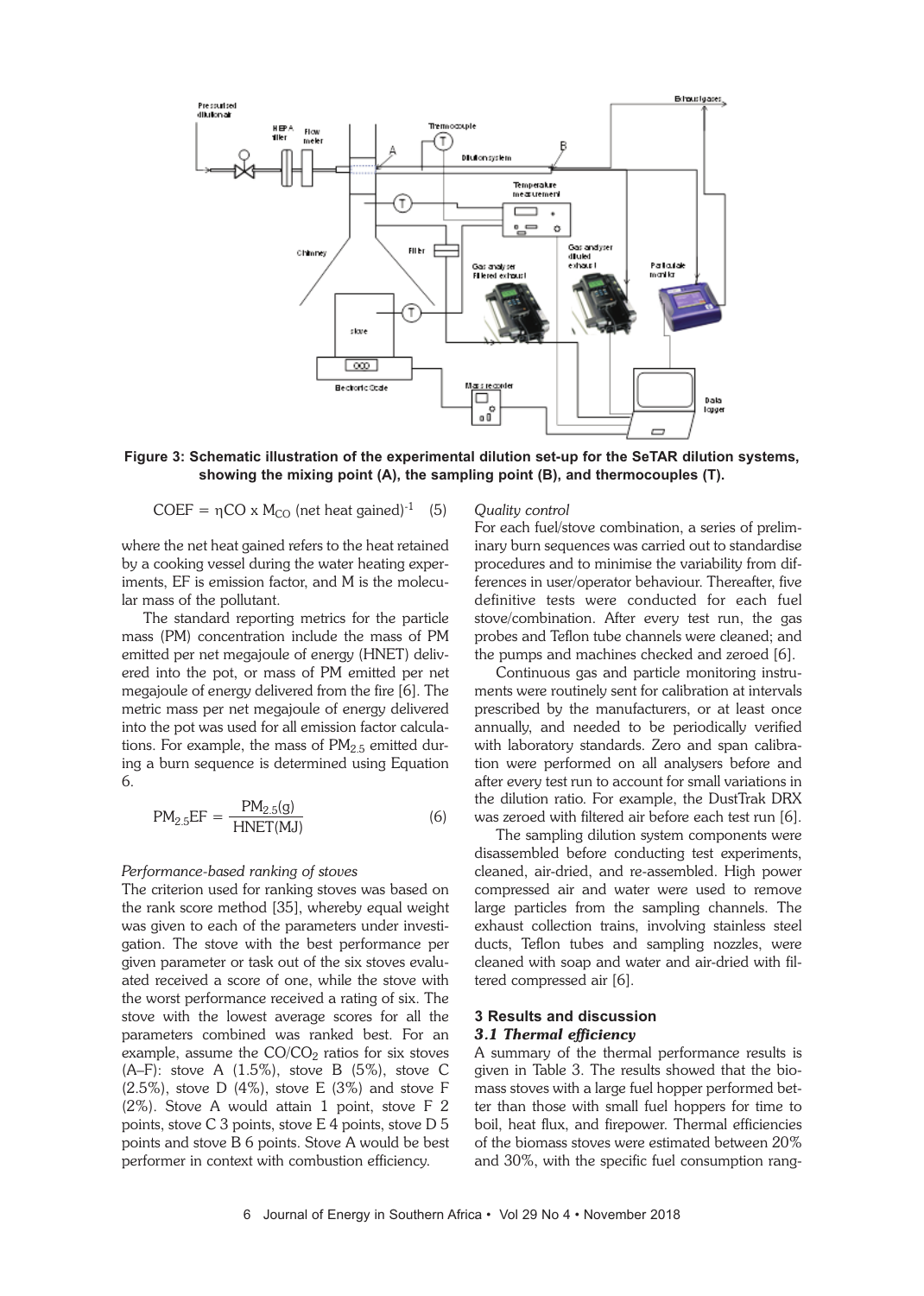| Table 3: Thermal performance results of the experimental wood-burning cookstoves. |  |  |
|-----------------------------------------------------------------------------------|--|--|
|-----------------------------------------------------------------------------------|--|--|

| <b>Stove</b><br>type | Time to boil<br>1 litre of water | Burn rate<br>(g/min) | Specific fuel con-<br>sumption (g/min/litre) | Heat flux<br>(W/cm <sup>2</sup> ) | Firepower<br>(kW) | Thermal<br>efficiency |  |  |
|----------------------|----------------------------------|----------------------|----------------------------------------------|-----------------------------------|-------------------|-----------------------|--|--|
|                      |                                  |                      | Large hopper                                 |                                   |                   |                       |  |  |
| <b>LHNV</b>          | $5.8 \pm 0.1$                    | $16.4 \pm 0.8$       | $3.3 \pm 0.2$                                | $1.8 \pm 0.5$                     | $3.5 \pm 0.6$     | $24.3 \pm 1.3$        |  |  |
| LH <sub>2V</sub>     | $4.3 \pm 0.5$                    | $18.8 \pm 3.8$       | $3.8 \pm 0.8$                                | $2.4 \pm 0.2$                     | $4.2 \pm 0.3$     | $26.5 \pm 3.7$        |  |  |
| LH <sub>3V</sub>     | $6.8 \pm 0.8$                    | $16.2 \pm 4.1$       | $3.2 \pm 0.8$                                | $1.6 \pm 0.2$                     | $3.5 \pm 0.5$     | $26.6 \pm 5.5$        |  |  |
|                      | Small hopper                     |                      |                                              |                                   |                   |                       |  |  |
| SH <sub>3</sub> V    | $7.2 \pm 0.8$                    | $8.5 \pm 2.5$        | $1.7 \pm 0.5$                                | $1.5 \pm 0.2$                     | $2.1 \pm 0.7$     | $31.8 \pm 2.2$        |  |  |
| SH <sub>2</sub> V    | $7.5 \pm 0.5$                    | $10.4 \pm 1.9$       | $2.1 \pm 0.4$                                | $1.5 \pm 0.3$                     | $2.5 \pm 0.5$     | $23.8 \pm 2.1$        |  |  |
| <b>SHNV</b>          | $8.5 \pm 0.9$                    | $12.0 \pm 1.7$       | $2.4 \pm 0.3$                                | $1.1 \pm 0.3$                     | $2.9 \pm 0.5$     | $33.6 \pm 6.9$        |  |  |

LHNV= large hopper, no secondary air inlets; LH2V = large hopper, 2 secondary air inlets; LH3V = large hopper, 3 secondary air inlets; SHNV= small hopper, no secondary air inlets; SH2V = small hopper, 2 secondary air inlets; SH3V = small hopper, 3 *secondary air inlets.*

ing from 9 to 30 g/L water boiled (Table 3). The stoves large fuel hoppers recorded lower thermal efficiencies than those with small fuel hoppers. The large hopper stoves gave an average thermal efficiency of  $22\% \pm 2\%$ , while the small hopper stoves had an average thermal efficiency of  $28\% \pm 2\%$ . There was an inverse relationship between thermal efficiency and the height of the combustion chamber. These differences are attributed to heat absorption along the length of the combustion chamber. Taller flue heights were likely to be less energy efficient because of the significantly greater distance between the pot and the radiant heat of the burning wood, although Table 3 shows that taller flue heights produced less particulate matter. Shorter flue heights produced more smoke but had higher heat transfer efficiencies because of the proximity of the cooking vessel to the radiant heat of the burning wood.

#### *3.2 Firepower*

Table 3 shows that the firepower of the stoves with large fuel hoppers was found to be between 3.5 and 4.2 kW in comparison with between 2.1 and 2.9 kW for the small hopper stoves. The firepower in the large hopper stoves was found to be up to 31% greater than in the small hopper stoves, across the entire combustion sequence. This increase in firepower was caused by an increase in the burn rate of fuelwood, which is influenced by the stove ventilation rates and the size and height of the combustion chamber.

The firepower profile for the experimental cookstoves across the entire combustion sequence is shown in Figure 4. The temperature of the combustion chamber during the ignition phase gradually increased with an increase in the temperature of materials used for constructing the fuel hopper of the cookstoves [27]. The large hopper stoves, for an example, experienced a firepower increase to 8 kW (LH2V) at ignition, followed by stabilising to about 4 kW.

# *3.3 Fuel consumption*

Table 3 shows that the large hopper stoves recorded a higher burn rate than the small hopper stoves. Ventilation rates based on the number and size of secondary air holes affected the performance of the stoves, those with single and three secondary air inlets having higher specific fuel consumption rates. The LHNV had a specific fuel consumption rate of 30 g/L litre water boiled, while the SHNV stove had a specific fuel consumption rate three times less. The stoves with two secondary air inlets, LH2V and



**Figure 4: The firepower profile for all experimental stoves across the entire burn sequence in kW.**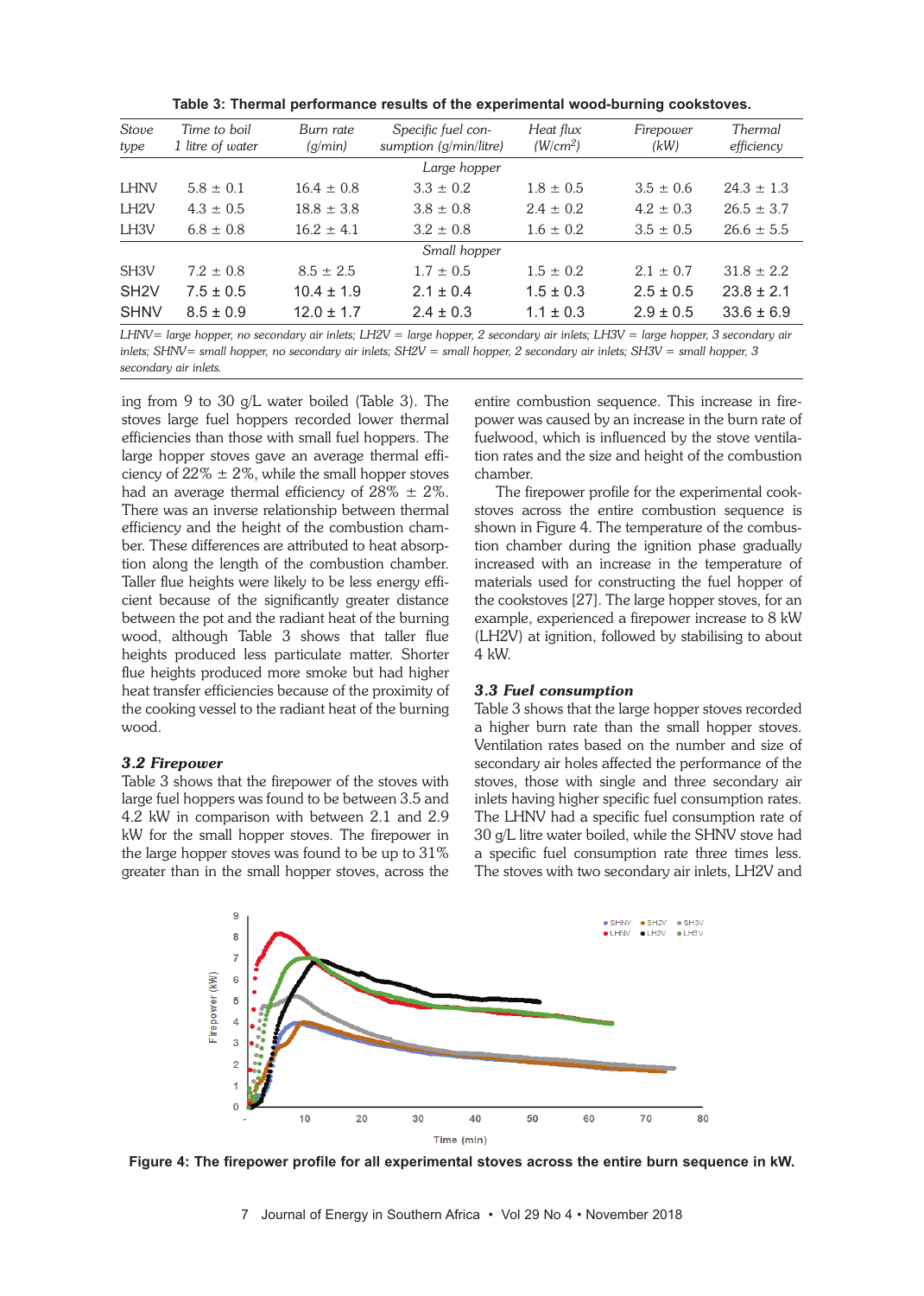SH2V, recorded the most efficient fuel consumption rates of 13 and 9 g/L respectively.

# *3.4 Heat flux*

Table 3 shows that large hopper stoves registered better heat flux than the smaller hopper stoves. Stove science defines heat flux as a rate of energy transfer through the base of a cooking vessel per unit time. Current stove programmes, especially those spearheaded by the World Bank, have set heat flux requirements for improved cookstoves to 2 W/cm2, where W is essentially 1 Joule/second [36]. Any stove that does not meet this requirement is not regarded as a significant improvement to some of the known benchmarks. Only the LH2V stove met these requirements, while the small hopper stoves averaged 1.5 W/cm2.

# *3.5 Time to boil*

Table 3 also presents the average boiling times of a pot filled with 5 000 g of water for the cookstoves tested. The specific times to boil a litre of water were also computed for all the experimental stoves. Boiling time was determined using a high-power boiling test with the pot cover/lid. It was found that large hopper cookstoves experienced lower specific boiling times than small hopper cookstoves, because they have a higher fuel burn rate and increased average firepower. The improved firepower increases the stoves' ability to transfer heat energy from the fuel to the cooking vessel.

# *3.6 Ranking of stoves based on thermal performance*

The experimental stoves can be ranked from best to worst using the thermal performance results presented in Table 3. The criteria considered the time to boil, fuel consumption rate, heat flux, firepower and thermal efficiency. The thermal performance in this study followed the order LH2V > LHNV >  $L$ H3V = SH3V > SHNV > SH2V.

# *3.7 Emissions performance*

The results from emissions monitoring equipment during performance testing of the experimental stoves involve mass and energy specific emission factors determined over five complete runs of the HTP water-heating test. A summary of the pollutant emissions results is presented in Table 4.

Moving averages of pollutant concentrations over all five complete runs of the HTP water heating test were determined. Plots of  $PM<sub>2.5</sub>$ , CO, and the  $CO/CO<sub>2</sub>$  ratio are illustrated in Figures 5–7. Poor combustion conditions in all the experimental stoves tested were experienced during the ignition phase and the smouldering stage.

The present study postulates that fuel-bed temperatures influence particle formation during the ignition and smouldering periods of wood-burning. The ignition stage involves the devolatilisation of wood upon heating, resulting in the release of semivolatile organic compounds (SVOCs). These gases are low in free oxygen and cool rapidly when passing through the fuel hopper above the combustion zone. Under these conditions, much of the evolved SVOCs escape before combusting and condense to form the dense white smoke characteristic of the ignition phase of natural draft wood-burning stoves. When visible flames begin to emerge above the fuel bed, the PM emissions start to drop significantly. Fuel-bed temperatures will increase rapidly as the volatile matter is combusted until there is insufficient volatile matter evolving from the burning wood macromolecules to sustain this homogeneous gas-phase combustion. This is essentially an exothermic heating state following the endothermic moisture removal as vapour, so that the volatile matter act as oxygen to accelerate the attainment of combustion. This phase progresses until the char formation phase occurs, which results in good combustion efficiency. During this phase, heterogeneous gas/solid combustion takes place, with the rate limited by C\* active sites for further gasification

|  |  |  | Table 4: Emissions performance results of the experimental wood-burning cookstoves. |
|--|--|--|-------------------------------------------------------------------------------------|
|--|--|--|-------------------------------------------------------------------------------------|

| Stove             | CO            | CO             | CO             | CO/CO <sub>2</sub> | $PM_{2.5}$        | $PM_{2.5}$      | $PM_{2.5}$           | $PM_{2.5}$       |
|-------------------|---------------|----------------|----------------|--------------------|-------------------|-----------------|----------------------|------------------|
| type              | (q/MJ)        | (g/hr)         | (g/kg)         | (%)                | (g)               | (g/MJ)          | (g/hr)               | (g/kg)           |
| Large hopper      |               |                |                |                    |                   |                 |                      |                  |
| <b>LHNV</b>       | $1.5 \pm 0.4$ | $20.3 \pm 0.7$ | $23.3 \pm 5.8$ | $2.2 \pm 0.4$      | $0.017 \pm 0.005$ | $24.0 \pm 8.9$  | $0.0003 \pm 0.0001$  | $0.02 \pm 0.03$  |
| LH <sub>2V</sub>  | $0.9 \pm 0.1$ | $14.4 \pm 2.9$ | $13.9 \pm 1.8$ | $1.5 \pm 0.2$      | $0.012 \pm 0.004$ | $5.3 \pm 3.4$   | $0.0002 \pm 0.0001$  | $0.01 \pm 0.005$ |
| LH <sub>3V</sub>  | $1.2 \pm 0.4$ | $14.5 + 2.3$   | $18.7 + 6.5$   | $2.0 + 0.7$        | $0.020 \pm 0.002$ | $14.6 \pm 1.0$  | $0.0003 \pm 0.00004$ | $0.02 \pm 0.008$ |
| Small hopper      |               |                |                |                    |                   |                 |                      |                  |
| SH <sub>3</sub> V | $1.5 \pm 0.3$ | $14.9 \pm 1.1$ | $23.9 \pm 6.6$ | $3.0 \pm 1.3$      | $0.026 \pm 0.01$  | $30.1 \pm 9.2$  | $0.0004 \pm 0.0002$  | $0.05 \pm 0.04$  |
| SH <sub>2V</sub>  | $2.8 \pm 0.2$ | $26.0 \pm 7.0$ | $45.8 \pm 9.5$ | $4.9 \pm 0.6$      | $0.061 \pm 0.02$  | $113.5 \pm 9.9$ | $0.0010 \pm 0.0003$  | $0.10 \pm 0.05$  |
| <b>SHNV</b>       | $1.6 \pm 0.4$ | $13.5 \pm 4.2$ | $27.6 \pm 3.1$ | $3.0 \pm 0.3$      | $0.054 \pm 0.02$  | $77.3 \pm 9.7$  | $0.0009 \pm 0.0003$  | $0.08 \pm 0.01$  |
|                   |               |                |                |                    |                   |                 |                      |                  |

LHNV= large hopper, no secondary air inlets; LH2V = large hopper, 2 secondary air inlets; LH3V = large hopper, 3 secondary air inlets; SHNV= small hopper, no secondary air inlets; SH2V = small hopper, 2 secondary air inlets; SH3V = small hopper, 3 secondary air inlets, g/MJ emission factors are *given based on MJ of energy transferred to the pot.*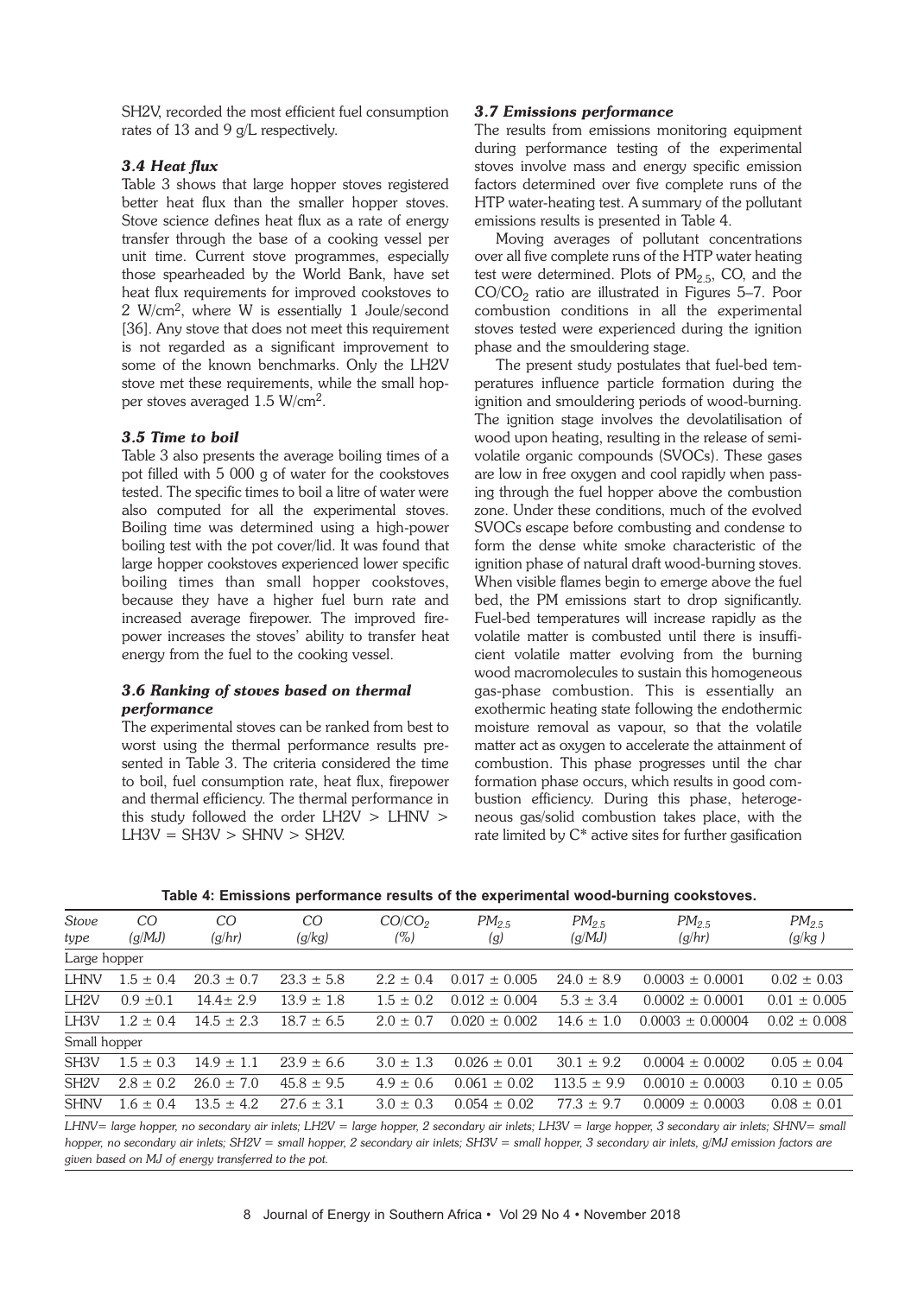with  $CO<sub>2</sub>$  [37]. The product of the surface reactions is CO-rich, which undergoes further combustion in the gas phase to  $CO<sub>2</sub>$  [6].

The  $PM_{2.5}$  emissions, however, begin to increase towards the end of the char-formation statge and nearing fuel burnout  $(-60 \text{ min})$ , ascribed to the gradually reducing depth of the fuel bed and lowering temperatures.

An increasing trend in CO concentration can be observed for all experimental stoves through the progression of the test runs (Figure 6), which confirms both the gasification and combustion reactions taking place in competition. The peaks in CO at the end of the combustion sequence could also be attributed to the build-up of ash around the fuel matrix. During this stage of combustion (i.e. smouldering), oxygen becomes the limiting factor. The ash layer acts like insulation, reducing heat transfer from the char and slowing the overall reaction. Hence, CO gas is produced by a gasification process because of partial oxidation of the char surface [37]. As the surface temperature of the char rises, reactions forming  $CO$  exceed those forming  $CO<sub>2</sub>$ . This reduced combustion efficiencies and increased emissions CO gas [38]. The  $CO<sub>2</sub>$  gas dissociates into CO and O. The O adsorbs onto the char matrix transforming the solid C to gaseous CO [37]. The high CO concentrations in the smouldering phase indicate a need for further design considerations to lower the CO emissions as this high emission rate has the potential to contribute to air pollution.

The combustion efficiency measured as a function of the ratio of CO to  $CO<sub>2</sub>$  was estimated (Figure 7). Results showed that the large hopper stove with two secondary air inlets (LH2V) had a ratio of 1.5%, which falls within the South African National Standards specifications for non-pressurised liquid paraffin fuelled stoves (SANS 1906:2009). Currently there are no national standards for woodburning cookstoves in South Africa. Comparing the  $CO/CO<sub>2</sub>$  ratio with standards in other countries, all the experimental cookstoves except for the small



**Figure 5: Average PM2.5 (mg) emissions of the experimental stoves over five complete heterogeneous stove testing protocol water heating test runs.**



**Figure 6: Average CO (ppm) emissions of the experimental stoves over five complete heterogeneous stove testing protocol water heating test runs.**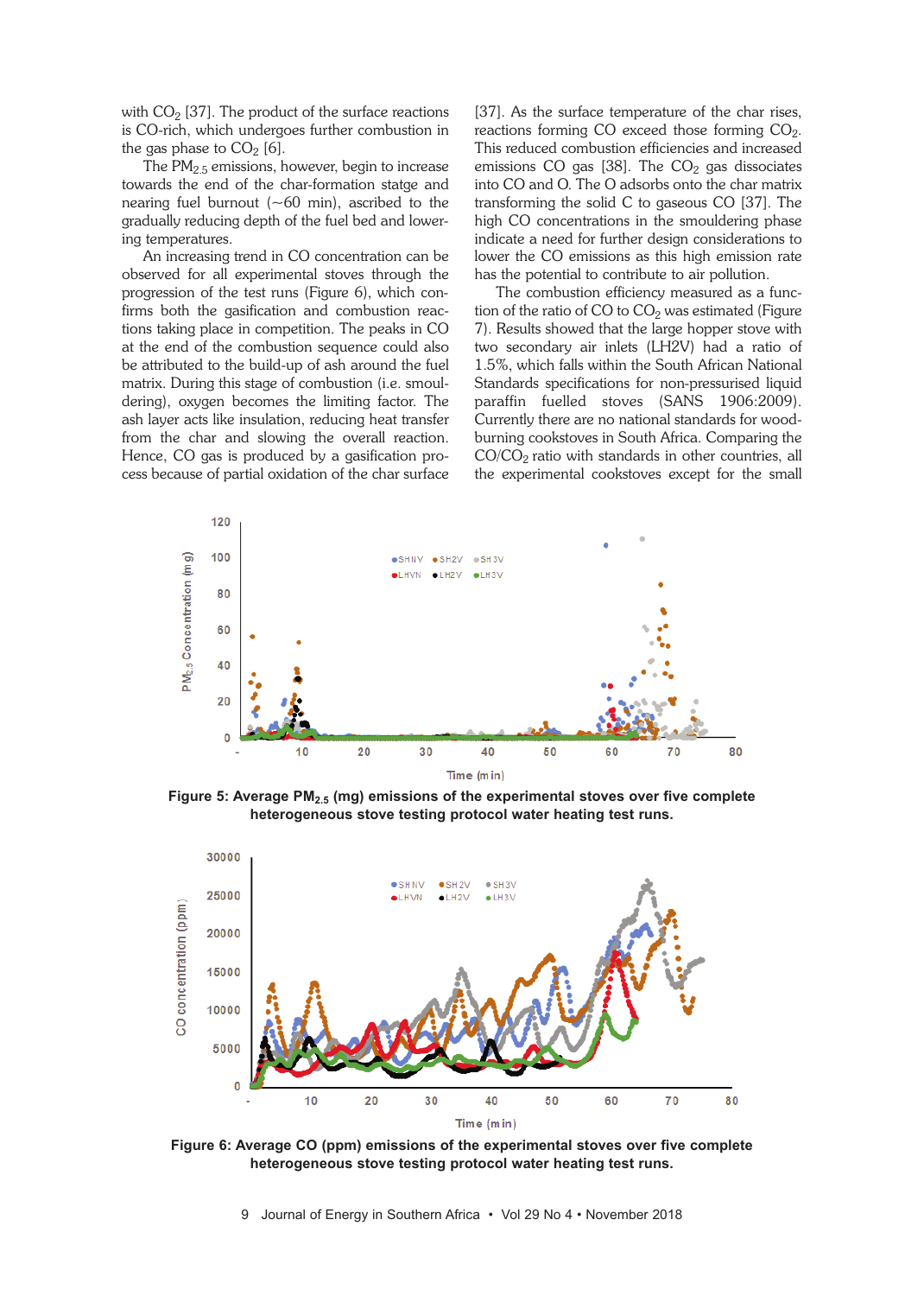

**Figure 7: Average CO/CO2 ratios (%) of the experimental stoves over five complete HTP water heating test runs. The yellow line indicates the SANS 1906:2009 limit standard for CO/CO2 ratio in non-pressurised paraffin stoves.**

hopper cookstove with two secondary air inlets (SH2V) failed to comply with the Bureau of Indian Standards requirement of  $4\%$  limit on the CO/CO<sub>2</sub> ratio [39].

# *3.8 Ranking of stoves based on emissions performance*

The experimental stoves ranked from best to worst using the emission performance results provided in the order  $L$ H2V >  $L$ H3V >  $L$ HNV > SH3V > SHNV > SH2V, as presented in Table 4.

# **4 Conclusions**

Six wood-burning stoves were designed, developed and tested for thermal and emissions performance using the heterogeneous stove testing protocol. It was found that each stove type had some specific quality over other stove types. The large hopper stove with two secondary air inlets ranked higher and exhibited better performance regarding thermal and emissions parameters than the others. The large hopper stoves outperformed the small hopper stoves although the latter recorded higher thermal efficiency values. Fuel consumption rates were higher in large hopper stoves than in small hopper stoves, giving increased firepower. Again, large hopper stoves outclassed small hopper stoves regarding emissions performance. The large hopper designs were, therefore, ideal candidates for further research. The experimental work presented herein shows the need for iterative designing and testing of cookstoves for emissions and thermal performance to identify a candidate stove for dissemination.

#### **References**

1. International Energy Agency (IEA). 2017. From Poverty to Prosperity, in World Energy Outlook Special Report. OECD Publishing, Paris, France. https://www.oecd-ilibrary.org/energy/energy-accessoutlook-2017\_9789264285569-en.

- 2. Zongxi, Z., Zhenfeng, S., Yinghua, Z., Hongyan, D., Yuguang, Z., Yixiang, Z., Ahmad, R., Pemberton-Pigott, C. and Renjie, D., 2017. Effects of biomass pellet composition on the thermal and emissions performances of a TLUD cooking stove. *International Journal of Agricultural and Biological Engineering.* 10(4):189-197. https://doi.org/10.25165/j.ijabe.20171004.2963
- 3. IEA. 2006. Energy for cooking in developing countries, in World Energy Outlook 2006, OECD Publishing, Paris, France. https://doi.org/10.1787/weo-2006-16-en.
- 4. Panwar, N.L. 2010. Performance evaluation of developed domestic cook stove with Jatropha shell. Waste and Biomass Valorization. 1(3):309-314. https://doi.org/10.1007/s12649-010-9040-8
- 5. Kimemia, D. and Annegarn, H., 2016. Domestic LPG interventions in South Africa: Challenges and lessons. *Energy Policy.* 93:150-156. https://doi.org/10.1016/j.enpol.2016.03.005
- 6. Makonese, T., Masekameni, D.M., Annegarn, H.J. and Forbes, P.B., 2017. Emission factors of domestic *coal-burning braziers. South African Journal of Science.* 113(3-4):1-1. https://doi.org/10.17159/sajs.2017/20160187
- 7. Masekoameng, K.E., Simalenga, T.E. and Saidi, T., 2005. Household energy needs and utilization patterns in the Giyani rural communities of Limpopo Province, South Africa. *Journal of Energy in Southern Africa.* 16(3):4-9.
- 8. Ng'andwe, P. and Ncube, E., 2011. Modelling carbon dioxide emission reduction through the use of improved cook stoves; a case for pulumusa, portable clay and fixed mud stoves in Zambia. *UNZA Journal of Science and Technology*. 15(2):5-17.
- 9. Karekezi, S. and Walubengo, D., 1989. Household stoves in Kenya: The case of the Kenya ceramic Jiko. Kenya Energy and Environment Organisations (KENGO), Nairobi, Kenya. https://doi.org/10.1016/j.rser.2013.05.036
- 10. Jingura, R.M., Musademba, D. and Kamusoko, R.,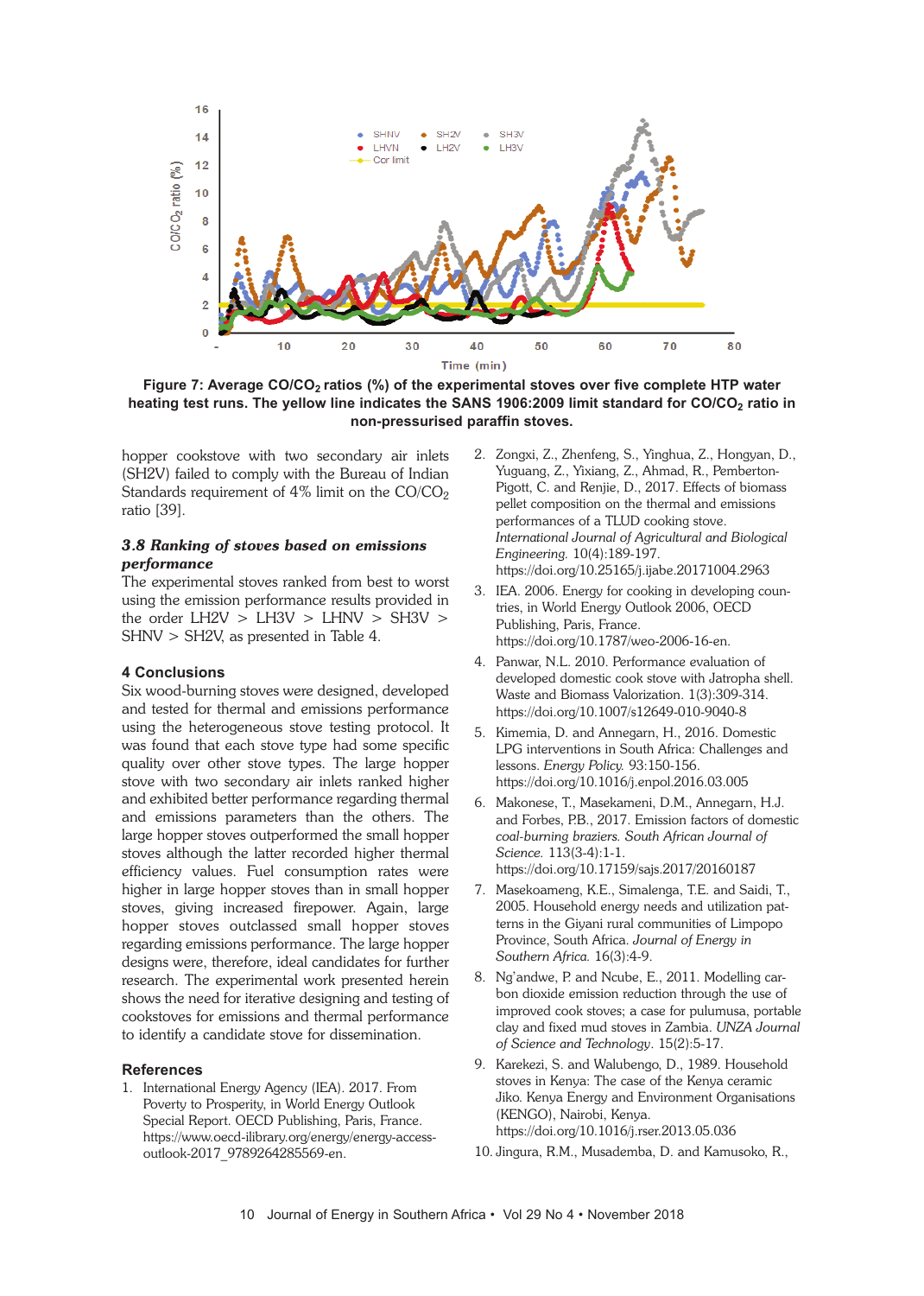2013. A review of the state of biomass energy technologies in Zimbabwe. *Renewable and Sustainable Energy Reviews*. 26:652-659.

- 11. Kimemia, D. and Annegarn, H.J., 2011. An urban biomass energy economy in Johannesburg, South Africa. Energy for Sustainable Development. 15(4):382-387.
- 12. Le Roux, L.J., Zunckel, M. and McCormick, S., 2009. Reduction in air pollution using the 'Basa njengo Magogo' method and the applicability to lowsmoke fuels. *Journal of Energy in Southern Africa.* 20(3):3-10.
- 13. Leiman, A., Standish, B., Boting, A. and van Zyl, H., 2007. Reducing the healthcare costs of urban air pollution: The South African experience. J*ournal of Environmental Management.* 84(1):27-37. https://doi.org/10.1016/j.jenvman.2006.05.010
- 14. Van Niekerk, W., 2006. From technology transfer to participative design: a case study of pollution prevention in South African townships. *Journal of Energy in Southern Africa.* 17(3):58-64.
- 15. Annegarn, H.J. and Sithole, J.S., 1999. Soweto air monitoring project (SAM). Quarterly Report to the Department of Minerals and Energy, Report No. AER. 20.
- 16. Namork, E., Kurup, V.P., Aasvang, G.M. and Johansen, B.V., 2004. Detection of latex allergens by immunoelectron microscopy in ambient air (PM10) in Oslo, Norway (1997-2003). *Journal of Environmental Health.* 67(4):20-26.
- 17. Kumar, A. and Attri, A.K., 2016. Biomass combustion a dominant source of carbonaceous aerosols in the ambient environment of Western Himalayas. *Aerosol and Air Quality Research*. 16(3):519-529. https://doi.org/10.4209/aaqr.2015.05.0284
- 18. Finkelman, R.B., Orem, W., Castranova, V., Tatu, C.A., Belkin, H.E., Zheng, B., Lerch, H.E., Maharaj, S.V. and Bates, A.L., 2002. Health impacts of coal and coal use: possible solutions. *International Journal of Coal Geology.* 50(1):425-443. https://doi.org/10.1016/S0166-5162(02)00125-8
- 19. Bai, H., Ma, Y., Ai, X., Li, H., Liu, P. and Cang, D., 2011. Chemical and morphological properties of particulate matter generated from coal-fired circulating fluidized bed boiler. In Measuring Technology and Mechatronics Automation (ICMTMA) Conference, Shanghai, China. 708-711
- 20. Teramae, T. and Takarada, T., 2009. Fine ash formation during pulverized coal combustion. *Energy & Fuels.* 23(4): 2018-2024. https://doi.org/10.1021/ef800658w
- 21. Chakrabarty, R.K., Beres, N.D., Moosmüller, H., China, S., Mazzoleni, C., Dubey, M.K., Liu, L. and Mishchenko, M.I., 2014. Soot superaggregates from flaming wildfires and their direct radiative forcing. *Scientific Reports.* 4:5508. https://doi.org/10.1038/srep05508
- 22. Zhang, Z., Zhang, Y., Zhou, Y., Ahmad, R., Pemberton-Pigott, C., Annegarn, H. and Dong, R., 2017. Systematic and conceptual errors in standards and protocols for thermal performance of biomass

stoves. *Renewable and Sustainable Energy Reviews.* 72:1343-1354.

- https://doi.org/10.1016/j.rser.2016.10.037
- 23. MacCarty, N., Still, D. and Ogle, D., 2010. Fuel use and emissions performance of fifty cooking stoves in the laboratory and related benchmarks of performance. *Energy for Sustainable Development.* 14(3):161-171.
- 24. Anderson, P.S., Reed, T.B. and Wever, P.W., 2007. Micro-gasification: What it is and why it works. *Boiling Point.* 53(3):35-37.
- 25. Kornelius, G., Sithole, A., Kruger, S., Fouchee, R. and van Wyk, H., 2013. A wood gasification stove for domestic use: Performance and emission factors using locally available fuel. IUAPPA Conference, Cape Town, South Africa.
- 26. Mal, R., Prasad, R. and Vijay, V.K. 2017. Product technology, materials overview and economic aspects for development of forced draft TEG cookstove. *International Journal of Materials and Product Technology.* 55(1-3):74-92. https://doi.org/10.1504/IJMPT.2017.084977
- 27. Raman, P., Ram, N.K. and Gupta, R. 2014. Development, design and performance analysis of a forced draft clean combustion cookstove powered by a thermo-electric generator with multi-utility options. *Energy.* 69:813-825. https://doi.org/10.1016/j.energy.2014.03.077
- 28. Arora, P. and Jain, S., 2016. A review of chronological development in cookstove assessment methods: Challenges and way forward. *Renewable and Sustainable Energy Reviews.* 55:203-220. https://doi.org/10.1016/j.rser.2015.10.142
- 29. Makonese, T. and Bradnum, C., 2017. Public participation in technological innovation: The case of the Tshulu stove development programme. J*ournal of Energy in Southern Africa*. 28(1):13-24. https://doi.org/10.17159/2413- 3051/2017/v28i1a1379
- 30. Honkalaskar, V.H., Bhandarkar, U.V. and Sohoni, M., 2013. Development of a fuel-efficient cookstove through a participatory bottom-up approach. *Energy, Sustainability and Society.* 3(1):16. https://doi.org/10.1186/2192-0567-3-16
- 31. Prasad, K.K., Sangren, E., Sielcken, M., and Visser, P., 1983. Test results on kerosene and other stoves. Report for Energy Assessment Division. Washington DC: Energy Department, World Bank.
- 32 Bhattacharya, S.C., Albina, D.O., and Salam, P.A., 2002. Emission factors of wood and charcoal-fired cookstoves. *Biomass and Bioenergy.* 23(6):453-469.
- 33. Ahuja, D.R., Joshi, V., Smith, K.R., and Venkataraman, C., 1987. Thermal performance and emission characteristics of unvented biomass-burning cookstoves: a proposed standard method for evaluation. *Biomass.* 12(4):247-270.
- 34. Zhang, J., Smith, K.R., Uma, R., Ma, Y., Kishore, V.V., Lata, K., Khalil, M.A., Rasmussen, R.A., and Thorneloe, S.T., 1999. Carbon monoxide from cookstoves in developing countries: 1. Emission factors. *Chemosphere-Global Change Science.*